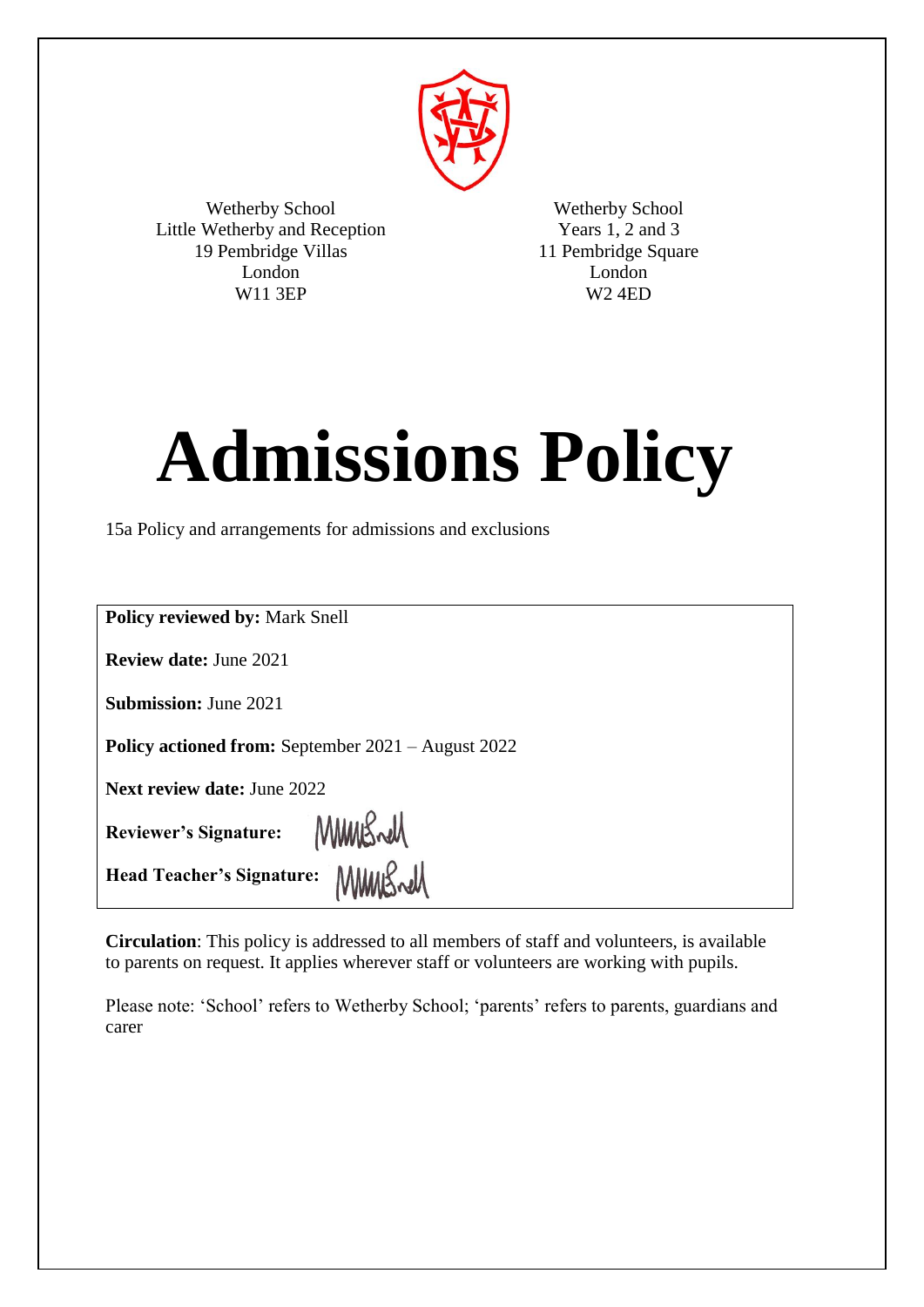

# **Wetherby School**

# **Admissions Policy**

# **Introduction**

Wetherby School is a non-selective Pre-Prep School that admits boys from 2½ years old irrespective of race, religion, ethnicity, social background or disability. We do not test on entry.

# **Registration Process**

- The Registrar in the school is responsible for all registrations.
- Registrations are accepted from birth (we do not register babies before they are born). There are a limited number of places on offer so parents are advised to contact the school office as soon as possible after the birth of their son.
- Registrations are accepted by telephone, by e-mailing the registrar at [learn@wetherbyschool.co.uk](mailto:learn@wetherbyschool.co.uk) or and via the admission page on the school website [www.wetherbyschool.co.uk/how-to-apply](http://www.wetherbyschool.co.uk/how-to-apply/)
- After initial contact the parents are informed about the ethos, aims and organisation of the school. These can be viewed on the school website [www.wetherbyschool.co.uk](http://www.wetherbyschool.co.uk/)
- Parents whose sons may be allocated a definite place are invited to visit the school by appointment to meet the Headmaster. These appointments are made by the Registrar. The Headmaster gives a tour of the school at this stage. A definite registration form will be given at the end of this visit.
- Parents with a definite place are asked to return this form at their earliest convenience together with the £150 registration fee. The parents will then receive a letter from the Registrar confirming receipt of this form and fee.
- Definite places are not allocated until invited parents have met the Headmaster.
- For those parents offered a wait list place, a wait list registration form will be sent by post. Parents are asked to return this form at their earliest convenience together with the £150 registration fee. The parents will then receive a letter from the Registrar confirming receipt of this form and fee.
- No parents on the wait list are invited to meet the Headmaster.
- The definite registration list and the wait list are kept to a reasonable number. The boys on the definite list are guaranteed a place.

# **Entry points**

Little Wetherby – Only boys with a definite place in Reception are able to come to Little Wetherby. During the spring term, in the year preceding entry, the Headmaster will offer places to parents on the definite list. Little Wetherby offers a two year nursery programme. The first year nursery boys come in the afternoon and the second year nursery boys come in the morning.

Reception - Boys are admitted into Reception classes in the September following their fourth birthday; we admit 22 to 24 boys per class. Entry to the school at other points is dependent on places becoming available.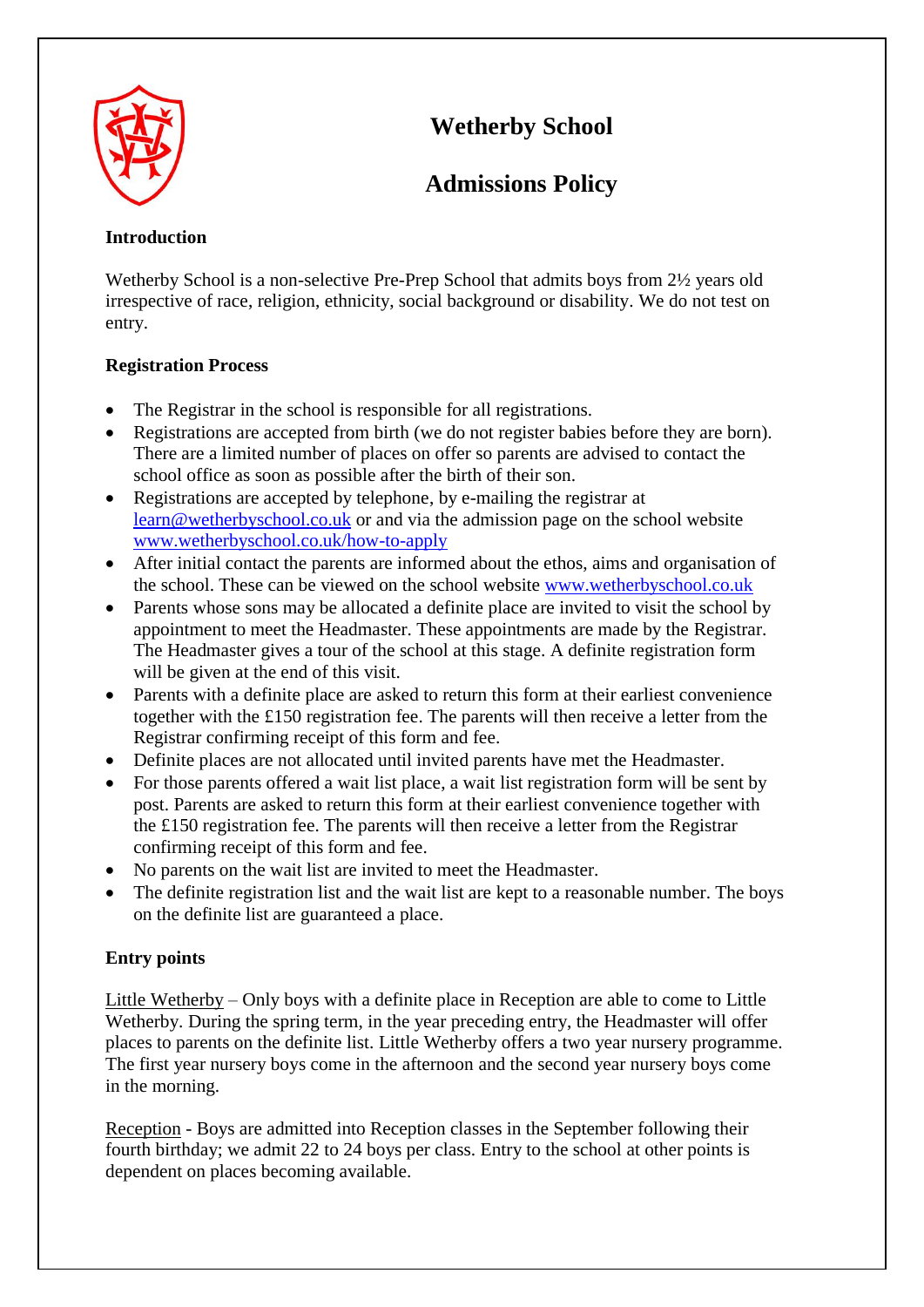## **Procedures for entry at other points (Mid-School Entry)**

Parents wishing to enter their son for any other year group than Reception will be asked to complete a Mid School Waiting List form and pay a £100 registration fee. If any places become available at a given year level the parents will be contacted, in order of receipt of registration, and invited to visit the school to meet the Headmaster. Boys, whenever possible, will be invited to attend a day at the school. There may be a small assessment in mathematics, English, reasoning and reading depending on the boy's age. Wetherby School may also request reports from the previous school.

## **Acceptance of places**

## Little Wetherby

Parents are required to complete an acceptance form and pay a deposit, to secure a place, in May in the year preceding entry. The deposit is deducted from the deposit that is paid for entry into Reception. If a boy leaves before this time the deposit is refunded, providing a full term's notice is given.

## **Reception**

To secure a place parents are required to complete an acceptance form and pay a deposit, equivalent to half a term's fees, in June in the year preceding entry. Parents who do not pay the deposit by the deadline forfeit the place for their son. The deposit is refunded when the boy leaves the school, providing a full term's notice is given.

# **First Term's Fees**

Parents are required to pay the first term's school fees in March of the year their son will enter the school.

# **Wait List**

If any places do become available then parents with sons on the wait list will be contacted by the Registrar before the end of the summer term prior to entry.

#### **Alumni**

The sons of Wetherby old boys are always given a definite place at the school when they are registered.

#### **Siblings**

Siblings of current pupils are always given a definite place at the school when they are registered. The School does not have a 'sibling in reverse' policy but endeavours to help all families in this situation if boys from the definite list do not take up their places.

#### **Bursaries**

Applications for bursaries should be submitted to the Headmaster and will be processed in discussion with Alpha Plus Head Office.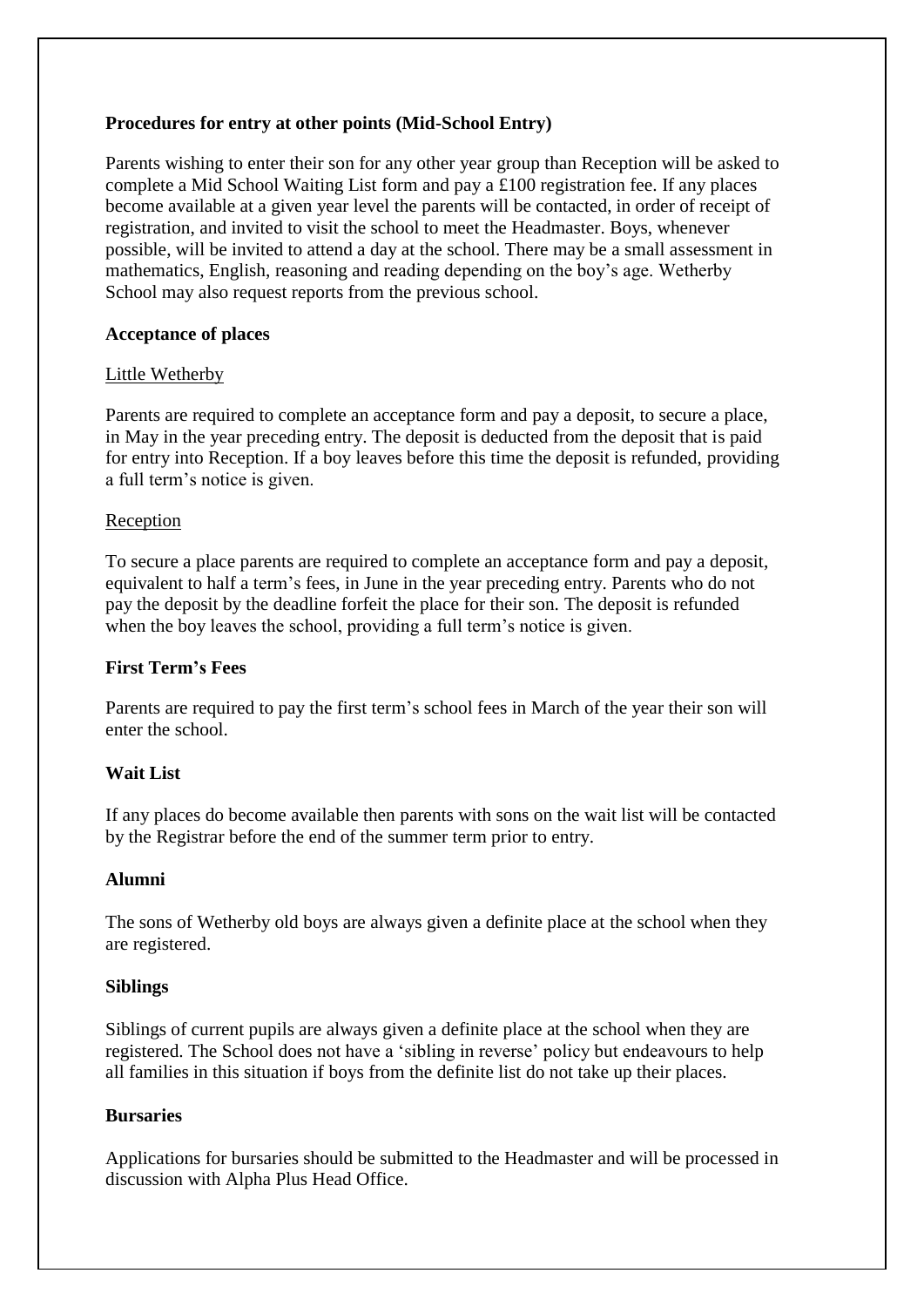# **Record keeping**

The following details are recorded on the admissions register for each boy in the school:

- Full name
- Gender
- Date of Birth
- Nationality
- Name and address of all parents/guardians and at least two telephone numbers
- Address of new or additional place(s) of residence of the pupil, and date the pupil began to reside there
- Full name of parent the pupil lives with (if applicable)
- Date of admission / re-admission
- Name and address of last school
- Name of destination school where known
- Start date at destination school where known

We are required to notify our local authority when we add or remove a pupil's name on the admissions register at non-standard transitions, i.e. where a compulsory school-aged child leaves a school before completing the school's final year or joins a school after the beginning of the school's first year.

# **Admissions policy for Special Educational Needs and Disabilities (SEND)**

We are firmly committed to inclusivity and to giving every boy the best possible start in life. Irrespective of their special educational needs or disability, we consider all boys for admission to the school who have the ability and aptitude to access an academic curriculum. Boys whose SEND are suited to the curriculum are welcome provided that we have the appropriate resources and facilities to provide them with the support that they require.

#### Before a boy joins Wetherby:

- Parents must disclose to the school any known or suspected circumstances relating to their son's health, development, allergies, disabilities and learning difficulties. The school reserves the right to subsequently withdraw any place offered based on incomplete disclosure of known or suspected SEND circumstances.
- Based on such disclosure, the school will confirm whether or not it is able to fully meet the needs of the boy.

Where a child's SEND is identified, or develops, after the child has started at the school/college, we will endeavour to continue support the child as long as:

- a) We have the appropriate resources and facilities to provide them with the support they require, and,
- b) We believe it is in the best interest of the child and of the school/college community to remain at the school/college.